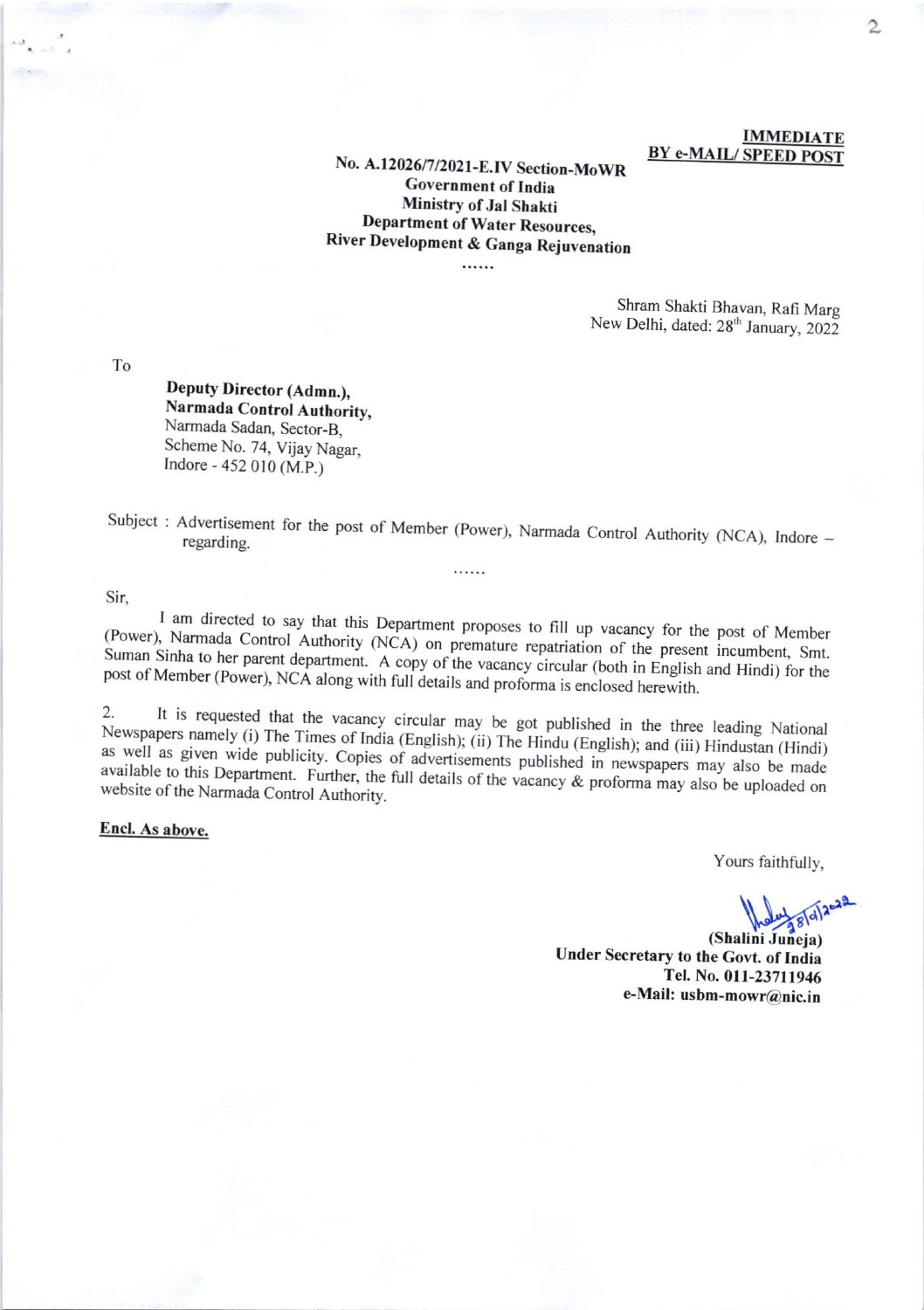# (FOR PUBLICATION IN THE NEWSPAPERS)

# No. A.12026/7/2021-Estt.IV **Government of India Ministry of Jal Shakti Department of Water Resources,** River Development & Ganga Rejuvenation

Narmada Control Authority (NCA) is a Body Corporate set up by the Central Government in exercise of the powers conferred by Section 6A of the Inter State Water Disputes Act, 1956, for the purpose of securing compliance with the implementation of the decision and direction of the Narmada Water Disputes Tribunal. The Narmada Control Authority has its headquarter at Indore, Madhya Pradesh.

Applications are invited from eligible and suitable officers for filling up one post of Member  $2.$ (Power) in Narmada Control Authority, Indore in the Pay Matrix Level-14 (Rs.144200-218200/-) on deputation (including short-term contract) basis.

Details of the post, eligibility conditions etc. are available at mowr.gov.in; dopt.gov.in and  $3.$ nca.gov.in. Applications (in triplicate) complete in all respects of suitable and eligible officers and who can be spared immediately in the event of selection may be sent through proper channel to:- The Under Secretary (Estt.IV), Department of Water Resources, River Development & Ganga Rejuvenation, Ministry of Jal Shakti, Room No. 435, Shram Shakti Bhavan, Rafi Marg, New Delhi - 110 001 and by email at usbm-mowr@nic.in & soe4-mowr@gov.in, within a period of four weeks from the date of issue/ publishing of this Advertisement in the Employment News.

Advance copies of application or application received after the prescribed period or not 4. accompanied with the requisite information/documents are liable to be rejected.

(Shalini Juneja) Under Secretary to the Govt. of India